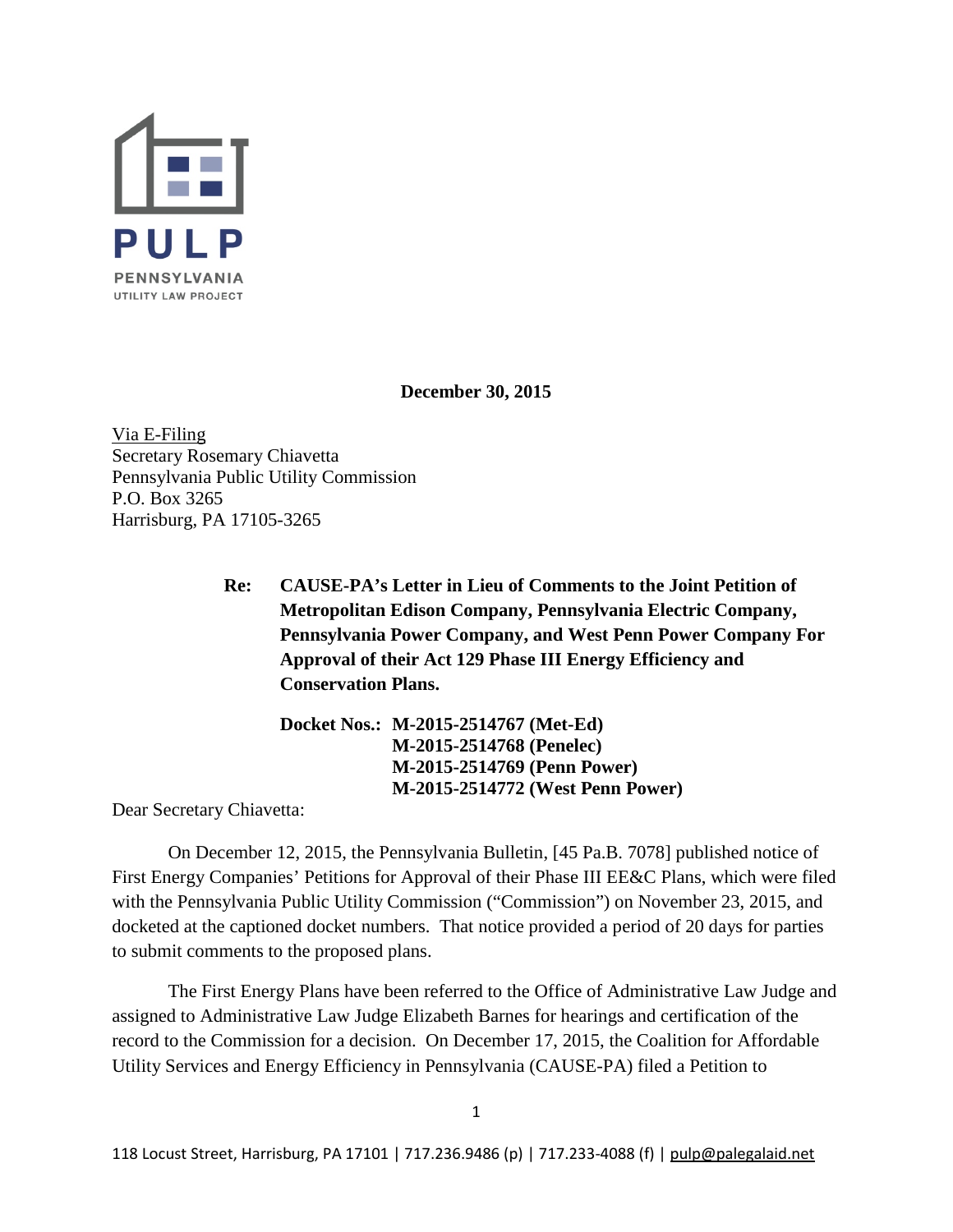Intervene. On December 30, 2015, concurrent with the filing of this letter, CAUSE-PA also filed its Prehearing Memorandum.

A prehearing conference is scheduled to be held on Tuesday, January 6, 2016 at which time the individual company proceedings are expected to be consolidated and a litigation schedule, including a schedule for the exchange of evidence and testimony, is expected to be established. CAUSE-PA intends to file direct testimony and fully participate in the litigated proceeding. As such, rather than detail the issues at length here, CAUSE-PA submits this brief letter in lieu of more formal comments.

In its Final Implementation Order issued June 18, 2015, the Commission declared the following with regard to the low-income offerings of each of the EDCs:

The Commission . . . will retain the 5.5% low-income savings target for the EDCs with the following modification. Savings counted towards the 5.5% target **may only come from specific low-income programs or low-income verified participants in multifamily housing programs.** Savings from non-low-income programs will not be counted for compliance.

**The Commission believes that low-income savings should primarily come from measures that are directly provided to low-income households.** Thus far in Phase II, a substantial portion of the low-income savings is coming from the contribution of low-income customers who are identified during random surveys as participants in upstream lighting programs. While the low-income savings are verified by a SWE-approved evaluation method, there are shortcomings in this method. Random customers are asked a series of questions that allow them to self-identify their income levels and number of household occupants, but there is no further verification of their low-income status. It was the Commission's intent to allow savings to be counted from the upstream lighting programs because it was reasonable to believe that there would be some low-income customers who would participate. It was not, however, the Commission's intent to have that program be the primary contributor in meeting the low-income carve-out.

Energy and Conservation Program, Docket No. M-2014-242864, Implementation Order (June 18, 2015), at 69-70 (emphasis added).

Through its testimony, CAUSE-PA will address whether the First Energy Companies' proposed Phase III Plan appropriately meets the standards set by the Commission as well as the statutory requirements contained in Act 129 itself. Specifically, CAUSE-PA will address the following:

- Whether the First Energy Companies' proposed programs and identified measures within those programs satisfy the requirements of Act 129 and Commission Orders.
- Whether projected savings come from specific low-income programs or low-income verified participants in multifamily housing programs, and whether the Companies'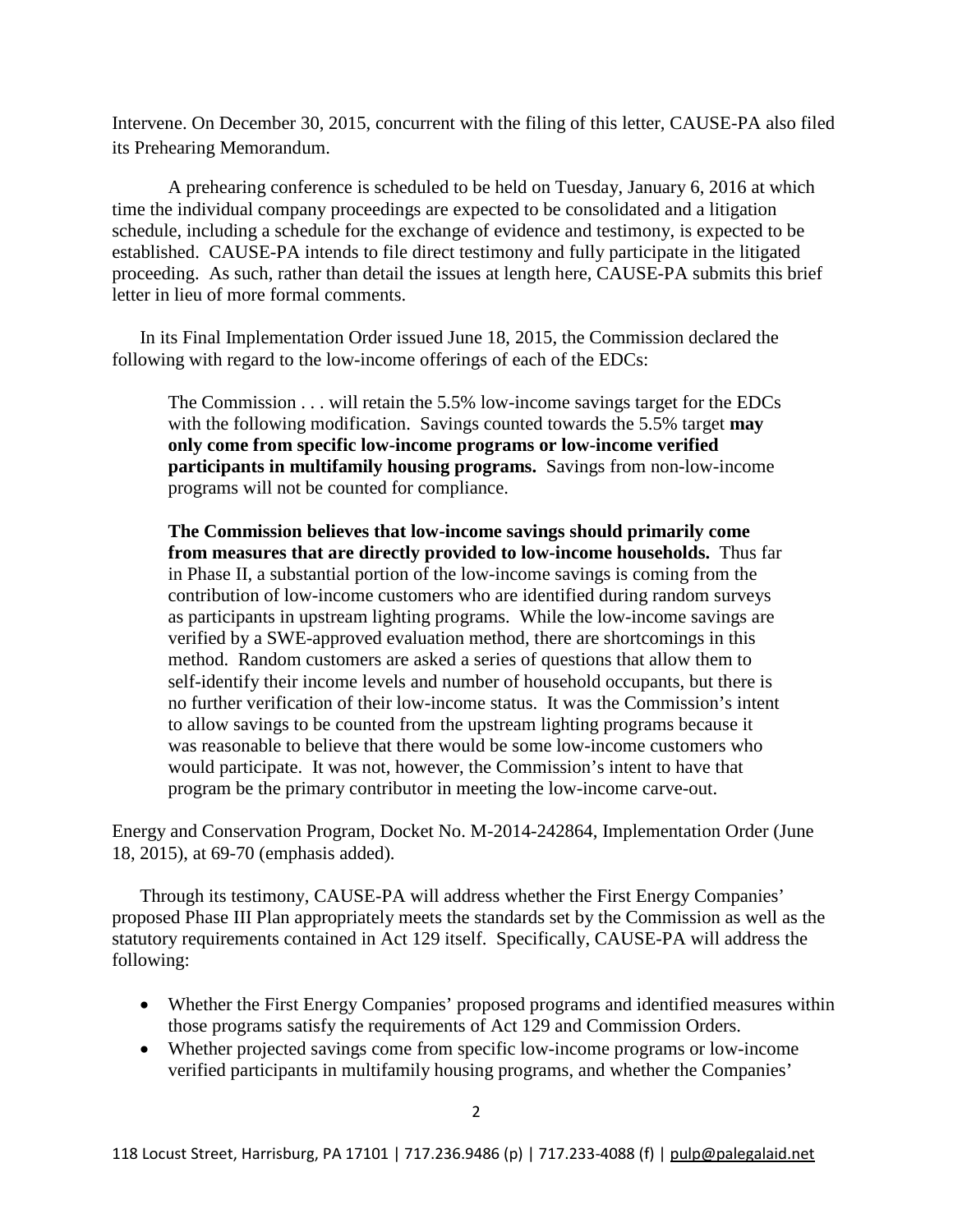multi-family housing programs are sufficiently designed to reach and impact low income households regardless of whether they reside in multifamily buildings that are individually-metered/tenant paid or master-metered/owner-paid.

- Whether the First Energy Companies' Plan properly focuses on direct-install measures for low-income customers as required by the Commission's Implementation Order.
- Whether the First Energy Companies Plan provides for measures that have provide longlasting savings that will positively impact the high energy burden borne by low-income customers.
- Whether the delivery of measures to low-income households is appropriately coordinated with other low income bill assistance and energy efficiency and conservation programming operating within the First Energy Companies' service territory.
- Whether the delivery of plan measures is appropriately coordinated between Conservation Service Providers (CSPs) serving low-income populations.

In addition to these specific issues, CAUSE-PA reserves the right to raise additional issues that may arise as more data and information becomes available throughout the course of this proceeding.

Because the notice filed in the Pennsylvania Bulletin requires the filing of comments or responsive pleadings within 20 days of its publication, CAUSE-PA is filing this Letter in Lieu of Comments to inform the Commission of its intent to fully participate in the captioned proceeding through the filing of testimony and briefing. CAUSE-PA will not be filing more specific comments separately from the testimony of its witness.

> Respectfully submitted, **PENNSYLVANIA UTILITY LAW PROJECT** *Counsel for CAUSE-PA*

 $\overline{\phantom{a}}$ 

Patrick M. Cicero, Esquire 118 Locust Street Harrisburg, PA 17101 Tel.: 717-236-9486 Fax: 717-233-4088 [pulp@palegalaid.net](mailto:pulp@palegalaid.net)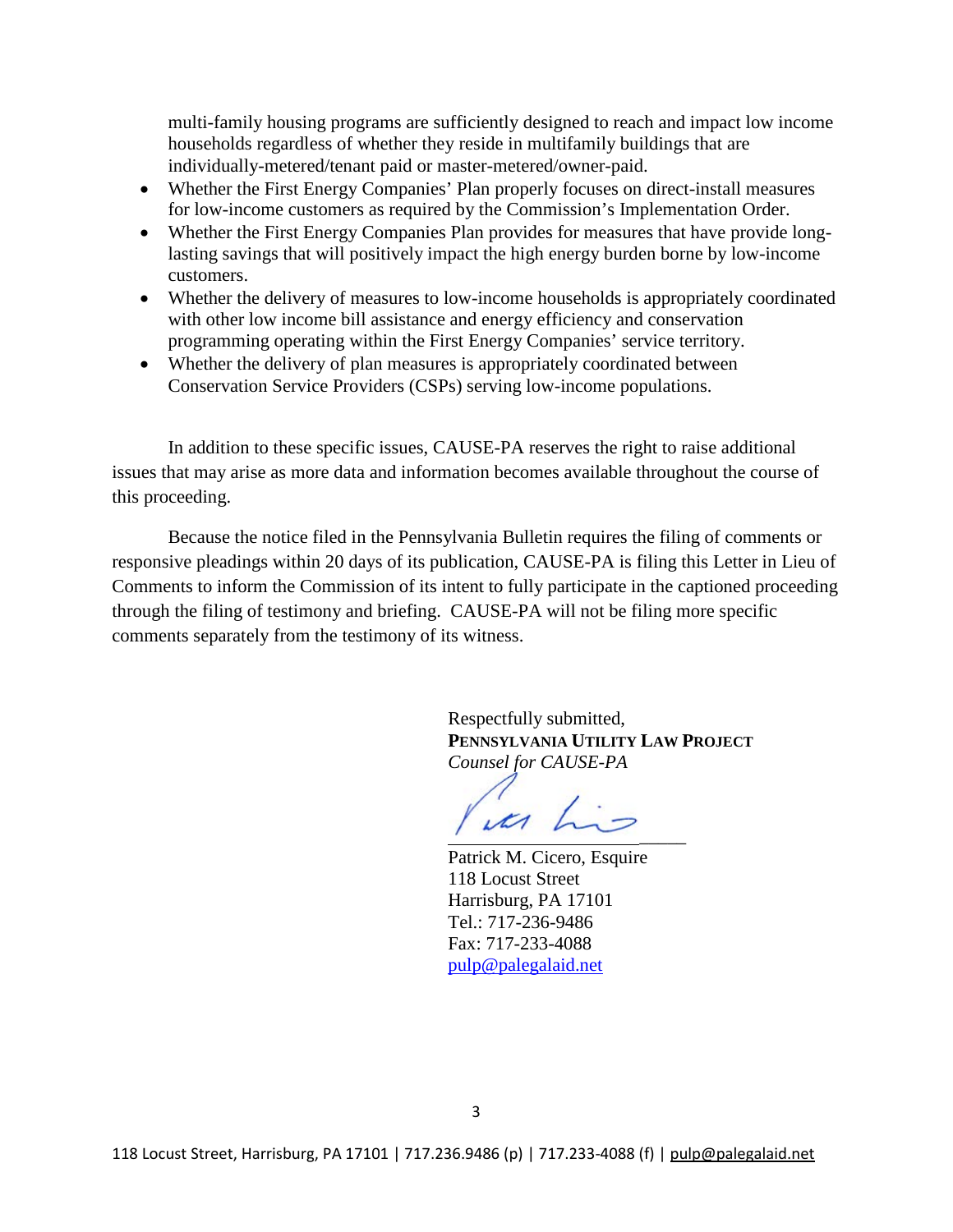## **BEFORE THE PENNSYLVANIA PUBLIC UTILITY COMMISSION**

| Petition of Metropolitan Edison Company,       |                |
|------------------------------------------------|----------------|
| Pennsylvania Electric Company, Pennsylvania    | M-2015-2514767 |
| Power Company and West Penn Power Company      | M-2015-2514768 |
| For Approval of their Act 129 Phase III Energy | M-2015-2514769 |
| <b>Efficiency and Conservation Plan</b>        | M-2015-2514772 |

### **CERTIFICATE OF SERVICE**

I hereby certify that I have this day served copies of the Prehearing Memorandum of the Coalition for Affordable Utility Service and Energy Efficiency in Pennsylvania (CAUSE-PA) as set forth below in accordance with the requirements of 52 Pa. Code § 1.54 (relating to service by a party).

### **VIA EMAIL and FIRST CLASS MAIL**

#### **Honorable Elizabeth H. Barnes**

Administrative Law Judge PA Public Utility Commission P.O. Box 3265 Harrisburg, PA 17105-3265 [ebarnes@pa.gov](mailto:ebarnes@pa.gov)

#### **Kathy J. Kolich, Esq**.

Kolich & Associates LLC 1521 Hightower Drive Uniontown, OH 44685 [kjklaw@yahoo.com](mailto:kjklaw@yahoo.com)

#### **John L. Munsch, Esq.**

First Energy Corporation 800 Cabin Hill Drive Greensburg, PA 15601 [jmunsch@firstenergycorp.com](mailto:jmunsch@firstenergycorp.com)

# **Christy M. Appleby, Esq. Daryl Lawrence, Esq.** Office of Consumer Advocate 555 Walnut Street, 5th Floor, Forum Place Harrisburg, PA 17101-1923 [cappleby@paoca.org](mailto:cappleby@paoca.org) [dlawrence@paoca.org](mailto:dlawrence@paoca.org)

### **Elizabeth R. Triscari, Esquire**

Office of Small Business Advocate 300 N. 2nd Street – Ste 202 Harrisburg, PA 17101 [etriscari@pa.gov](mailto:etriscari@pa.gov)

# **Thomas J. Sniscak, Esq.**

**William E. Lehman, Esq.** Hawke McKeon &Sniscak LLP 100 North Tenth Street Harrisburg, PA 17101 [tjsniscak@hmslegal.com](mailto:tjsniscak@hmslegal.com) [welehman@hmslegal.com](mailto:welehman@hmslegal.com)